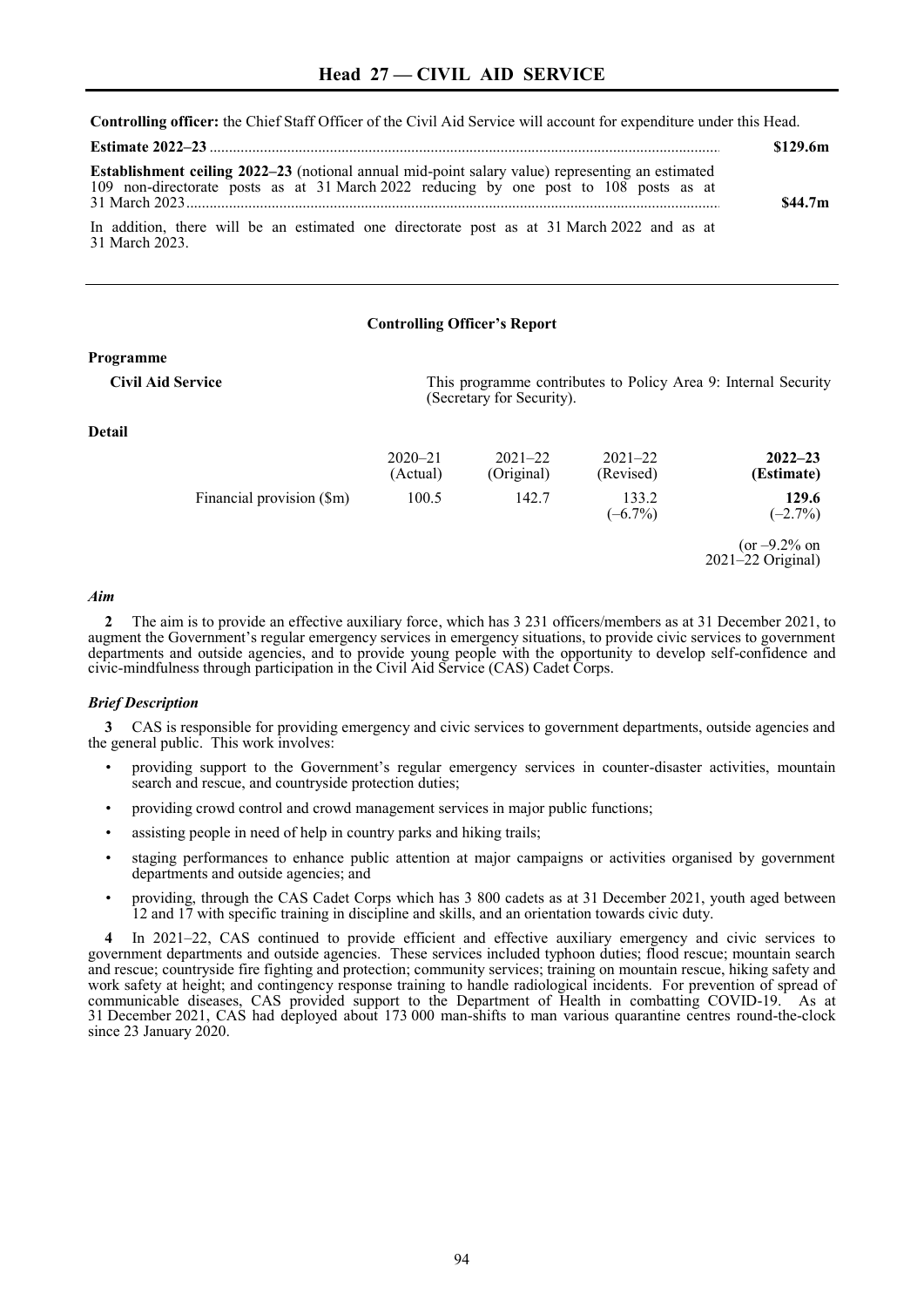# **5** The key performance measures are:

### *Targets*

|                                                                                                                                              | Target<br>man-hour | 2020<br>(Actual) | 2021<br>(Actual) | 2022<br>(Plan) |
|----------------------------------------------------------------------------------------------------------------------------------------------|--------------------|------------------|------------------|----------------|
| providing standby teams on Sundays and<br>general holidays for immediate<br>deployment to handle emergencies<br>(mountain search and rescue, |                    |                  |                  |                |
|                                                                                                                                              | 32 000             | 22 000#          | 31 000           | 32 000         |
| providing crowd management services for                                                                                                      |                    |                  |                  |                |
|                                                                                                                                              | 78 000             | 24 000#          | 30 000#          | $40000\Omega$  |
| patrolling the country parks and hiking                                                                                                      | 44 000             | 12 000#          |                  | 44 000         |
| providing performances for the public in                                                                                                     |                    |                  | 43 000           |                |
| major government campaigns and                                                                                                               |                    |                  |                  |                |
|                                                                                                                                              | 6 0 0 0            | 1.000#           | 1600#            | 1600 $\Omega$  |
| providing full-time and part-time training                                                                                                   |                    |                  |                  |                |
| for CAS members through the CAS                                                                                                              |                    |                  |                  |                |
| providing full-time and part-time training                                                                                                   | 72 000             | 22 000#          | 82 000 $\land$   | 72 000         |
| for CAS cadets in skills and discipline                                                                                                      |                    |                  |                  |                |
| through the CAS Training School                                                                                                              | 85 000             | 10 000#          | 48 000#          | $48000\Omega$  |
| providing recreational and social activities                                                                                                 |                    |                  |                  |                |
|                                                                                                                                              | 125 000            | 11 000#          | 63 000#          | $63000\Omega$  |
| providing community services by CAS                                                                                                          | 20 000             | 1400#            | 5 000#           | $5000\Omega$   |
| providing training on mountain rescue,                                                                                                       |                    |                  |                  |                |
| hiking safety and work safety at height                                                                                                      |                    |                  |                  |                |
| for staff of government departments and                                                                                                      |                    |                  |                  |                |
| non-governmental organisations and                                                                                                           |                    |                  |                  |                |
|                                                                                                                                              | 20 000             | 2 500#           | 26 000 $\Delta$  | 26000a         |

# The actual figure is lower than the target mainly due to cancellation of public events, functions, training and activities in 2020 and 2021 as a result of COVID-19.

Ω The estimated figure in 2022 is lower than the target mainly due to fewer public events/functions, performances, training and activities anticipated as a result of COVID-19.

 $\land$  The increase in 2021 was due to training deferred from 2020 to 2021 as a result of COVID-19.<br>  $\theta$  Revised description of the previous target "providing training on mountain rescue, hiking sa

θ Revised description of the previous target "providing training on mountain rescue, hiking safety and work safety at height for staff of government departments and non-governmental organisations" in view of the introduction of public education programme since 2021.

α The estimated figure in 2022 is higher than the target mainly due to the introduction of public education programme for the public, partly offset by the anticipated cancellation of training for government departments and non-governmental organisations as a result of COVID-19.

### *Indicators*

|                                                             | 2020     | 2021             | 2022       |
|-------------------------------------------------------------|----------|------------------|------------|
|                                                             | (Actual) | (Actual)         | (Estimate) |
| no. of occasions of call-out operations in emergency duties |          |                  |            |
|                                                             | 72       | 81               | 100        |
|                                                             |          |                  | 10         |
|                                                             |          |                  | 5          |
| no. of occasions of crowd management and other civic        |          |                  |            |
|                                                             | 52       | 58               | 60         |
| no. of performances in major government campaigns and       |          |                  |            |
|                                                             |          | $11\beta$        | 20         |
| no. of full-time and part-time training courses for CAS     |          |                  |            |
|                                                             | 95       | $170\beta$       | 170        |
| no. of full-time and part-time training courses for CAS     |          |                  |            |
|                                                             | 58       | 212 <sub>B</sub> | 220        |
| no. of recreational and social activities for CAS cadets    | 46       | 281 B            | 300        |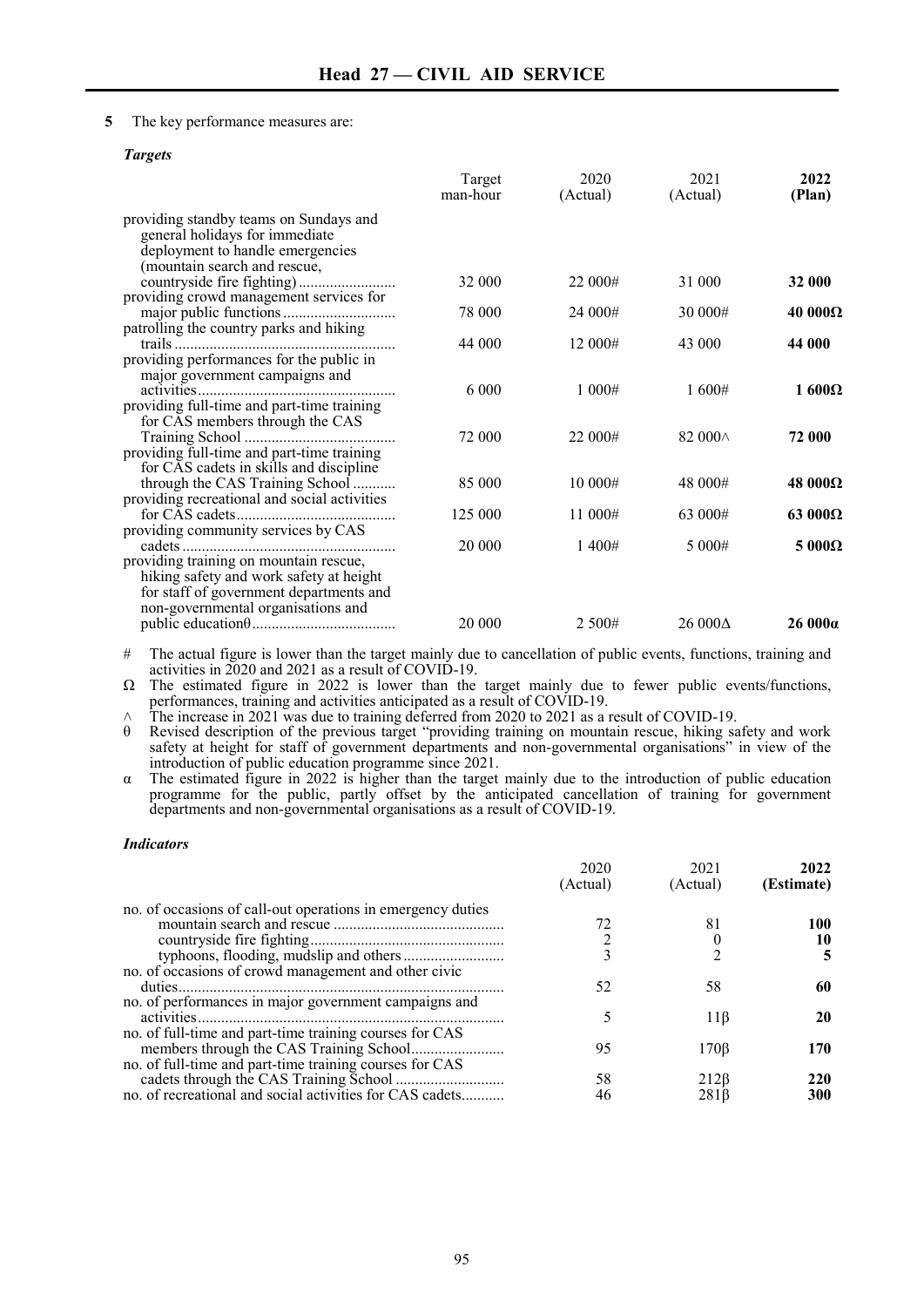# **Head 27 — CIVIL AID SERVICE**

|                                                                                                                                                                                 | 2020<br>(Actual) | 2021<br>(Actual) | 2022<br>(Estimate) |
|---------------------------------------------------------------------------------------------------------------------------------------------------------------------------------|------------------|------------------|--------------------|
| no. of training courses/activities on mountain rescue, hiking<br>safety and work safety at height for staff of government<br>departments and non-governmental organisations and |                  | 67B              | 70                 |
|                                                                                                                                                                                 |                  | 95 A             | 100                |

β The increase was due to the progressive resumption of events, trainings and activities in 2021.

- Revised description of the previous indicator "no. of training courses/activities on mountain rescue, hiking safety and work safety at height for staff of government departments and non-governmental organisations" in view of the introduction of public education programme since 2021.
- Δ The increase was mainly due to the introduction of public education programme for the public, partly offset by the cancellation of training for government departments and non-governmental organisations as a result of COVID-19.

#### *Matters Requiring Special Attention in 2022–23*

**6** During 2022–23, CAS will continue to provide staff and auxiliary officers with training conducted by professional bodies in disaster management, operating automated external defibrillators, tree cutting and flood rescue. CAS will continue to support the Government in combatting COVID-19 by manning quarantine centres. To further enhance the promotion of youth engagement, CAS will continue to conduct a public education programme for the younger generations in Hong Kong; the "seamless transition" programme will also be carried on to facilitate CAS cadets to become adult members.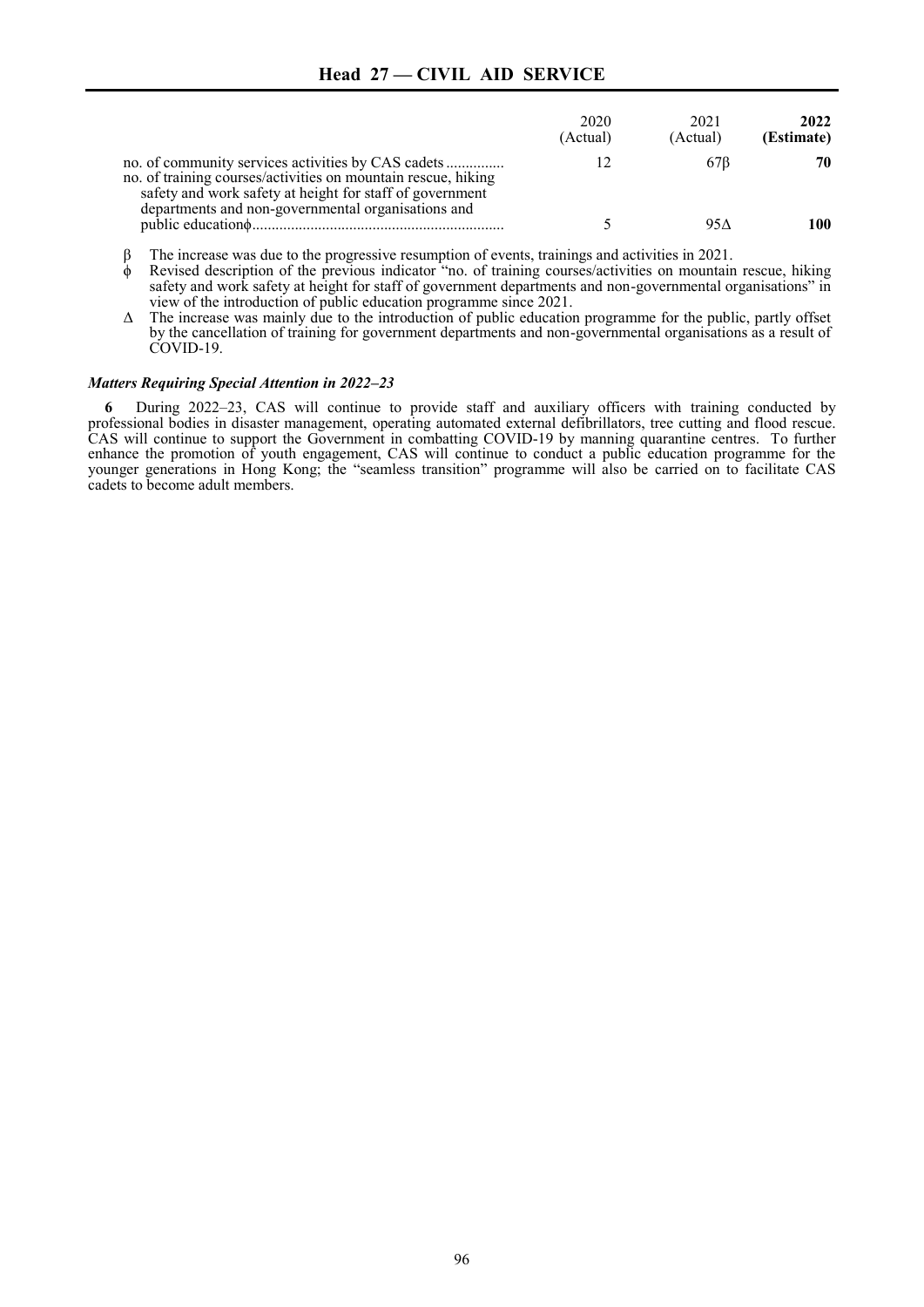# **ANALYSIS OF FINANCIAL PROVISION**

| Programme         | $2020 - 21$<br>(Actual)<br>$(\text{Sm})$ | $2021 - 22$<br>(Original)<br>$(\mathbb{S}_{m})$ | $2021 - 22$<br>(Revised)<br>$(\text{Sm})$ | $2022 - 23$<br>(Estimate)<br>(Sm)      |
|-------------------|------------------------------------------|-------------------------------------------------|-------------------------------------------|----------------------------------------|
| Civil Aid Service | 100.5                                    | 142.7                                           | 133.2<br>$(-6.7\%)$                       | 129.6<br>$(-2.7\%)$                    |
|                   |                                          |                                                 |                                           | $(or -9.2\% on$<br>$2021-22$ Original) |

# **Analysis of Financial and Staffing Provision**

Provision for 2022–23 is \$3.6 million (2.7%) lower than the revised estimate for 2021–22. This is mainly due to the decreased cash flow requirement for acquisition and replacement of equipment, partly offset by the increased provision for salaries for vacant posts anticipated to be filled in 2022–23.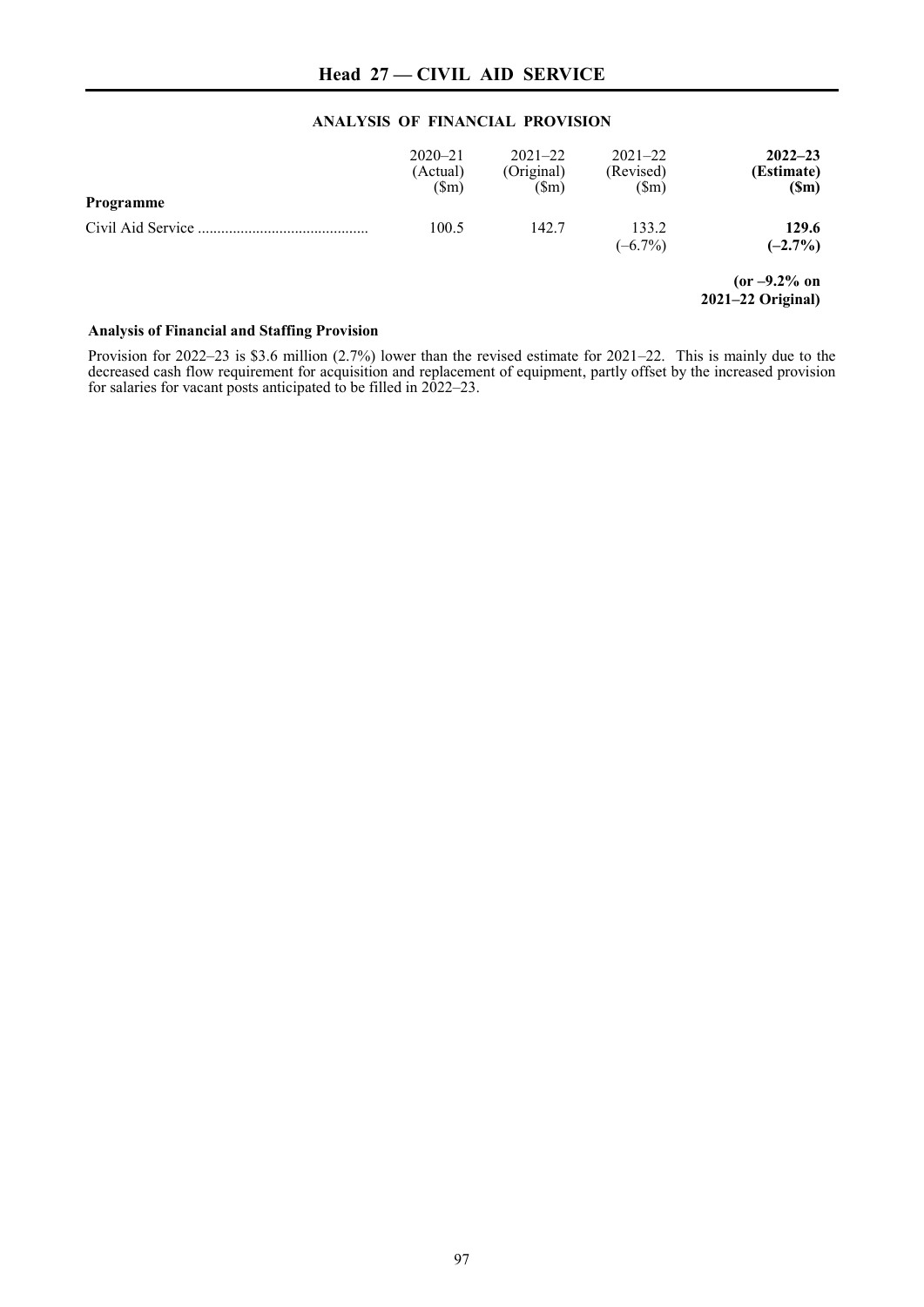

*Changes in the size of the establishment (as at 31 March)*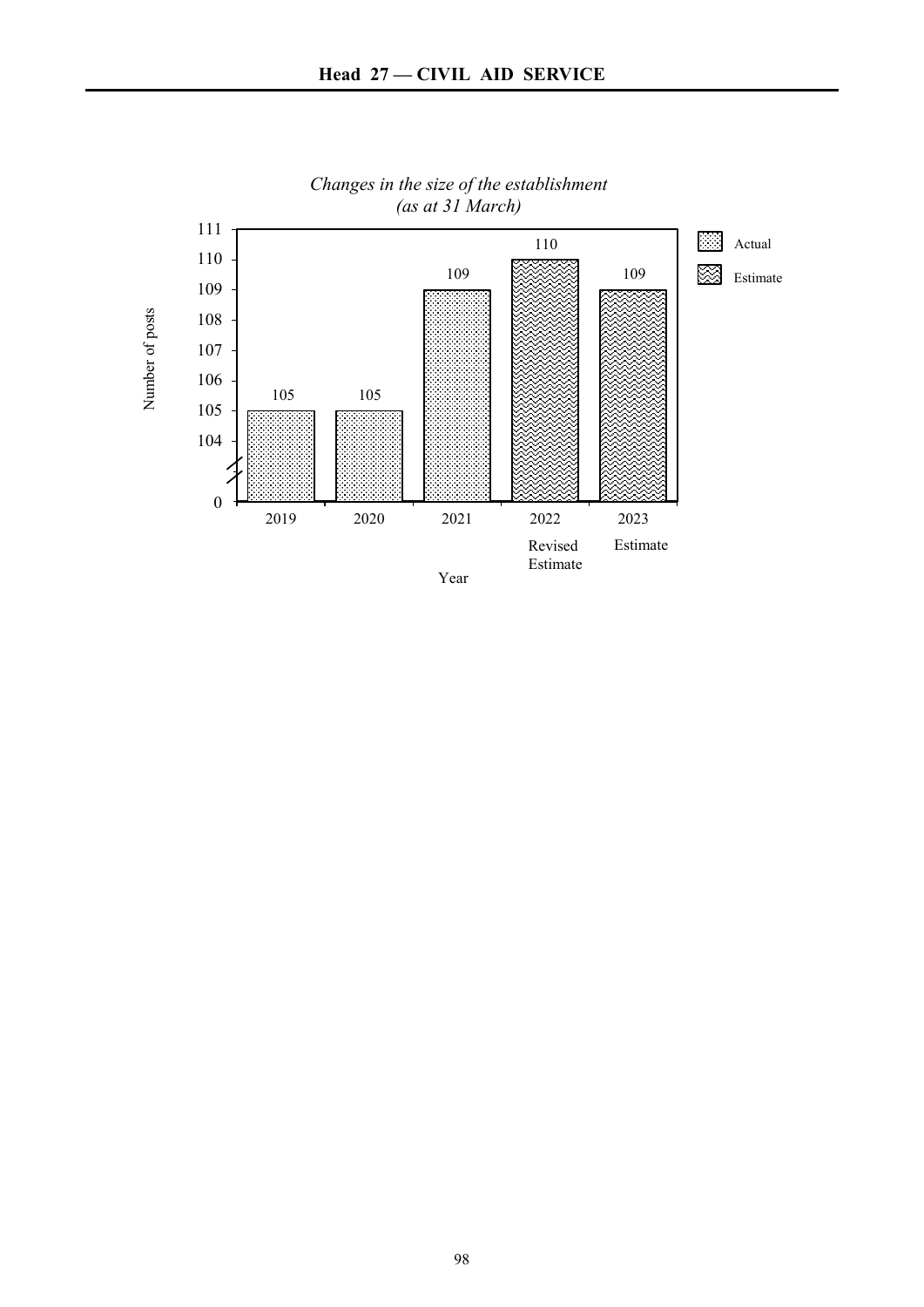| Sub-<br>head<br>(Code) |                                            | Actual<br>expenditure<br>$2020 - 21$ | Approved<br>estimate<br>$2021 - 22$ | Revised<br>estimate<br>$2021 - 22$ | <b>Estimate</b><br>$2022 - 23$ |
|------------------------|--------------------------------------------|--------------------------------------|-------------------------------------|------------------------------------|--------------------------------|
|                        |                                            | \$'000                               | \$'000                              | \$'000                             | \$2000                         |
|                        | <b>Operating Account</b>                   |                                      |                                     |                                    |                                |
|                        | Recurrent                                  |                                      |                                     |                                    |                                |
| 000                    |                                            | 95,418                               | 132,267                             | 123,574                            | 124,421                        |
|                        |                                            | 95,418                               | 132,267                             | 123,574                            | 124,421                        |
|                        |                                            | 95,418                               | 132,267                             | 123,574                            | 124,421                        |
|                        | <b>Capital Account</b>                     |                                      |                                     |                                    |                                |
|                        | Plant, Equipment and Works                 |                                      |                                     |                                    |                                |
| 661                    | Minor plant, vehicles and equipment (block | 5,122                                | 10,405                              | 9,617                              | 5,214                          |
|                        | Total, Plant, Equipment and Works          | 5,122                                | 10,405                              | 9,617                              | 5,214                          |
|                        |                                            | 5,122                                | 10,405                              | 9,617                              | 5,214                          |
|                        |                                            | 100,540                              | 142,672                             | 133,191                            | 129,635                        |